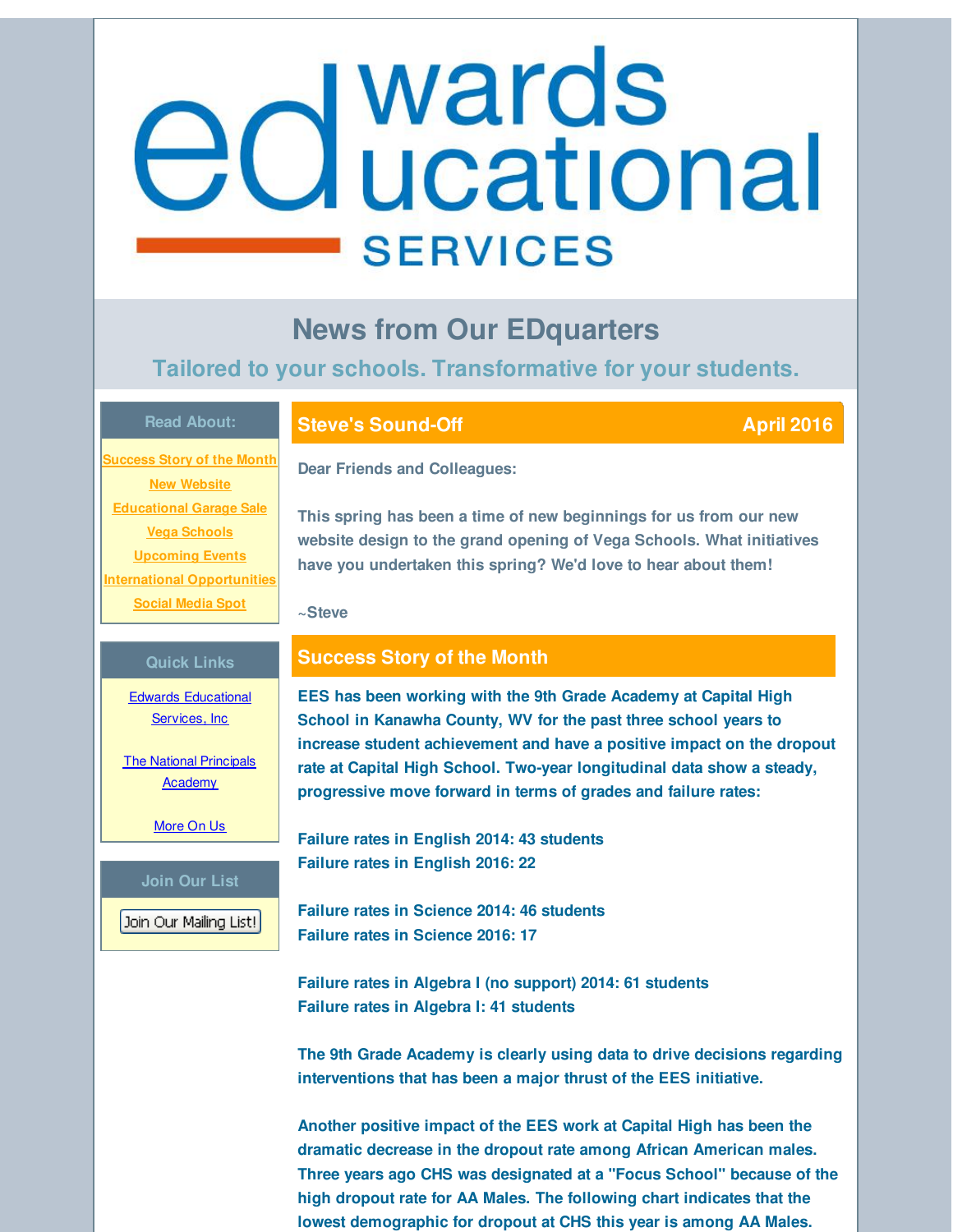

#### **New EES Website**

**Welcome to the** *new* **EES! We've spent months updating our website to make it more user-friendly and it's finally ready to make its debut.**

**Click [here](http://r20.rs6.net/tn.jsp?f=001y1ltD-1ldJDzDiVwNHG-Es5HooYJqU2RTJRjSvwn_LiyjeQXwVNZuBlKVQqfHpCkNgYeJ_0e7R36XcRYEf-AdIyMlKs9ZUX50d31HTJOJHUyahP4tzoUiYNK7WGZ74DR0N4eQGehbQIX2iYBUXzOMjiadzVp6NQt4G8dJZ1ETk45wxZG8pFFTg==&c=&ch=) to check it out!**



#### **Conduct an Educational Garage Sale**

**The countdown to the end of the school year has begun! This is the time when things are incredibly hectic for all school administrators who are faced with balancing everyday responsibilities with added tasks such as local and state testing, finalizing next year's schedules, coordinating meetings with parents, staff, and central office, addressing budgetary needs and promotion ceremonies, to name a few. During this time, it is recommended that you effectively plan ahead to avoid chaos and burnout. Remember to focus on your end-of-the school year checklists, as it will help with staying organized and will keep you from getting sidetracked.**

**As you are creating your checklists, consider taking a few minutes to conduct an "Educational Garage Sale" (from Shaping Positive School Cultures for the 21st Century (2008) by Dr. Kent D. Peterson of the University of Wisconsin-Madison). You do not necessarily have to complete this activity alone; you may want to complete it with your leadership team during one of your upcoming meetings since your team and you share the leadership, coaching and managerial responsibilities at your school. Grab some sticky notes and begin to write down things that you believe should be placed in each station. (Remember to use one sticky note per item). Once your sticky notes are completed, place them under the five categories (listed below). Next, conduct an informal "Gallery Walk" and then share your reasons regarding your sticky placements with your team. The sharing may lead to thoughtful**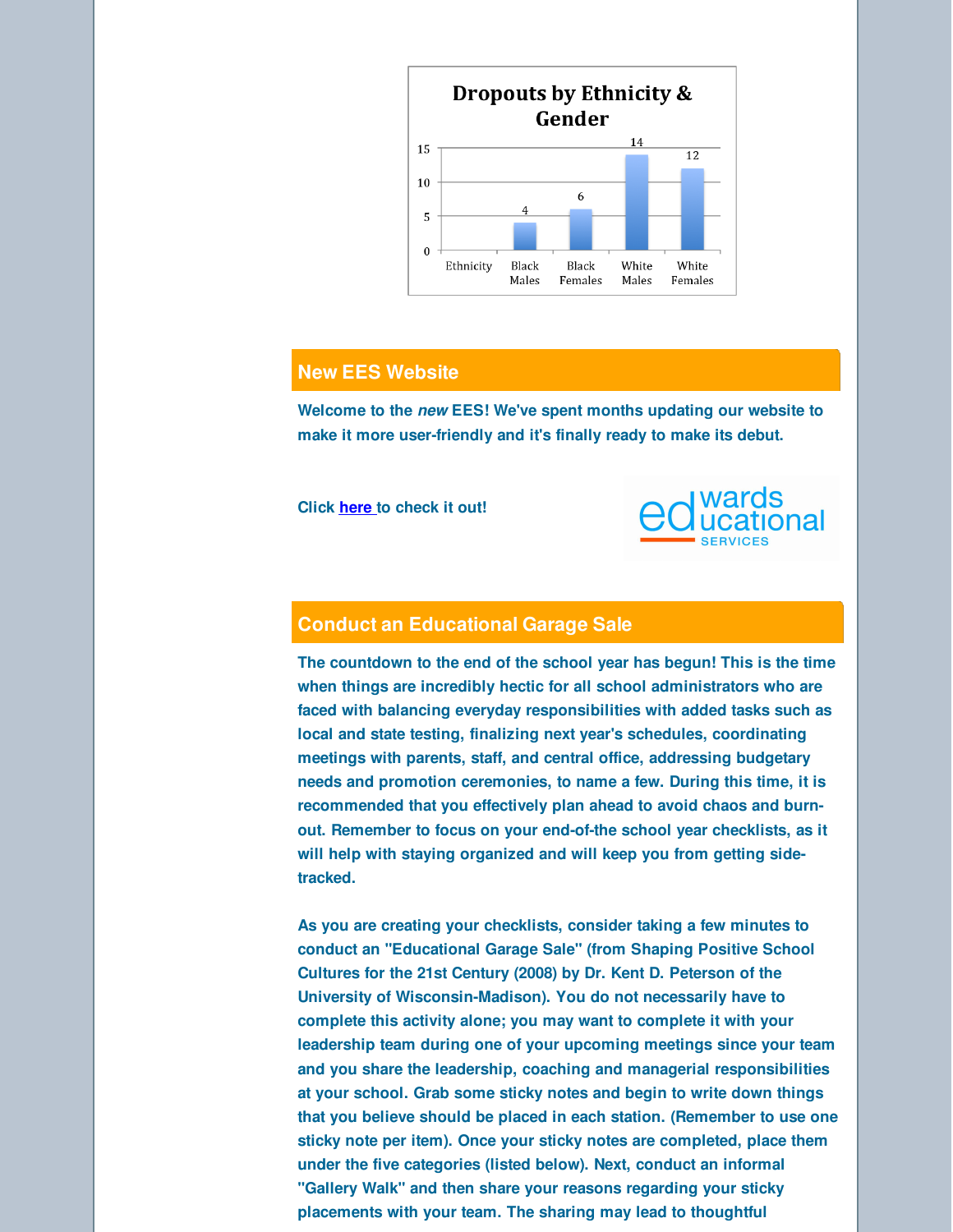**discussions and considerations of much-needed changes. This simple activity may possibly result in a "decluttered" focus plan to start the school year in the fall.**

**Continue reading [here](http://r20.rs6.net/tn.jsp?f=001y1ltD-1ldJDzDiVwNHG-Es5HooYJqU2RTJRjSvwn_LiyjeQXwVNZuBlKVQqfHpCkbthgEtO6xI5R2Ktd-xP7BxugpYkDs3q0kq6zxYdz-hVk0IZzkbkaVKhWh4SrBNzuufYTSCarrIM1mBpjilZROu7OhgoOHM4bCL1X1JM_xgws_cjfYwiTpADK6sqFSORdTj1lC8700oXZ4TwmlaUwg4OXJXsIUSc6_y2gCnkaxIc=&c=&ch=)**

#### **Vega Schools Grand Opening**

**Congrats to the hardworking staff and student stars at Vega [Schools](http://r20.rs6.net/tn.jsp?f=001y1ltD-1ldJDzDiVwNHG-Es5HooYJqU2RTJRjSvwn_LiyjeQXwVNZuJYG7s-B0cLcWsCEXPeHq5FSq_ITSYqw5R_gD9Fi7wOjdZAlBVkV3Bxx4kwsBEqHNSVvGXu0Ce-fuyvp_Gs9LWaxkNwmp0oPEZQTL9TiT3vExjut1DTu52g=&c=&ch=), which opened this April in Gurgaon, India! Below are a few pictures of this innovative learning environment.**



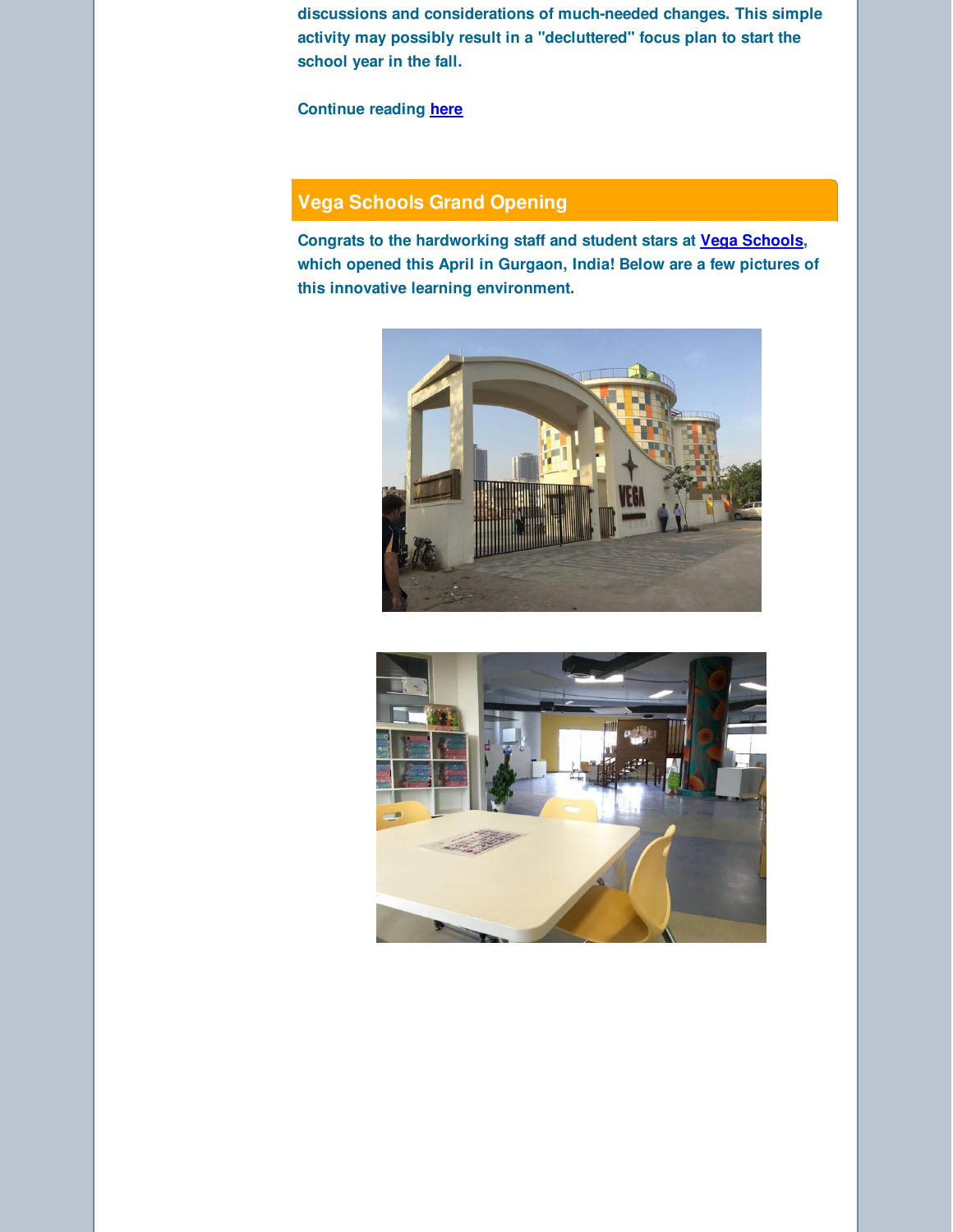

#### **Upcoming Events**

#### *Share Fair Nation DC*

**Share Fair Nation provides PreK-12 educators the opportunity to join the conversation around inspired teaching and learning, to collaborate and share best practices, to discover emergent strategies and technologies, and to see firsthand valuable and innovative approaches to delivering 21st Century learning.**

**Register [here](http://r20.rs6.net/tn.jsp?f=001y1ltD-1ldJDzDiVwNHG-Es5HooYJqU2RTJRjSvwn_LiyjeQXwVNZuBlKVQqfHpCkNSbPiiVSd-nQzhQ6jZBCg7Y2Iz0fjvxn9KXZRhTdUY3fcZELGB8vlXKn9AIvPVMOkPC0ocva2nDQZumuNk0ZoFa1ZgT4m8l8zItbJyQ-kJCSHTrBgOj1QWi-ioVTdvvNMVS4tZJv7h66CzRk8Jr1vA==&c=&ch=)**



#### **International Opportunities**

- **Calling all certified teachers! We are looking for certified teachers to teach kindergarten in Dailian, China starting Fall 2016, as well as a variety of subjects such as Economics, Biology, PE, and Drama in private schools in Beijing. Interested persons please send a resume and any questions about these exciting opportunities to [teachers@usa-education-asia.com!](mailto:teachers@usa-education-asia.com)**
- **Looking for an unforgettable summer experience for your child? Consider the Indian Heritage Camp through The Sagar [School](http://r20.rs6.net/tn.jsp?f=001y1ltD-1ldJDzDiVwNHG-Es5HooYJqU2RTJRjSvwn_LiyjeQXwVNZuLNmxKCbhyur1i9sklGqjtIwAh8DSOtrHQNZiBKPjiZenKAwr8CxIXB3twmAzqQZk-K9gQjUJWqVsZG3olAGqcZQcsfdyakz6OH7kWxr_wL1GESJGaVeBab5g4ba-CLQlQ==&c=&ch=). You child, ages 9-15, will experience and learn about India's rich heritage and culture through a well balanced schedule of activities including, crafts, cooking, sports and excursions. Please contact [prexecutive@thesagarschool.org](mailto:prexecutive@thesagarschool.org) for more info!**
- **WANTED: A qualified educator to serve as principal of The Sagar School for a 2-3 year contract. The [successful](http://r20.rs6.net/tn.jsp?f=001y1ltD-1ldJDzDiVwNHG-Es5HooYJqU2RTJRjSvwn_LiyjeQXwVNZuLNmxKCbhyur1i9sklGqjtIwAh8DSOtrHQNZiBKPjiZenKAwr8CxIXB3twmAzqQZk-K9gQjUJWqVsZG3olAGqcZQcsfdyakz6OH7kWxr_wL1GESJGaVeBab5g4ba-CLQlQ==&c=&ch=) candidate will be**